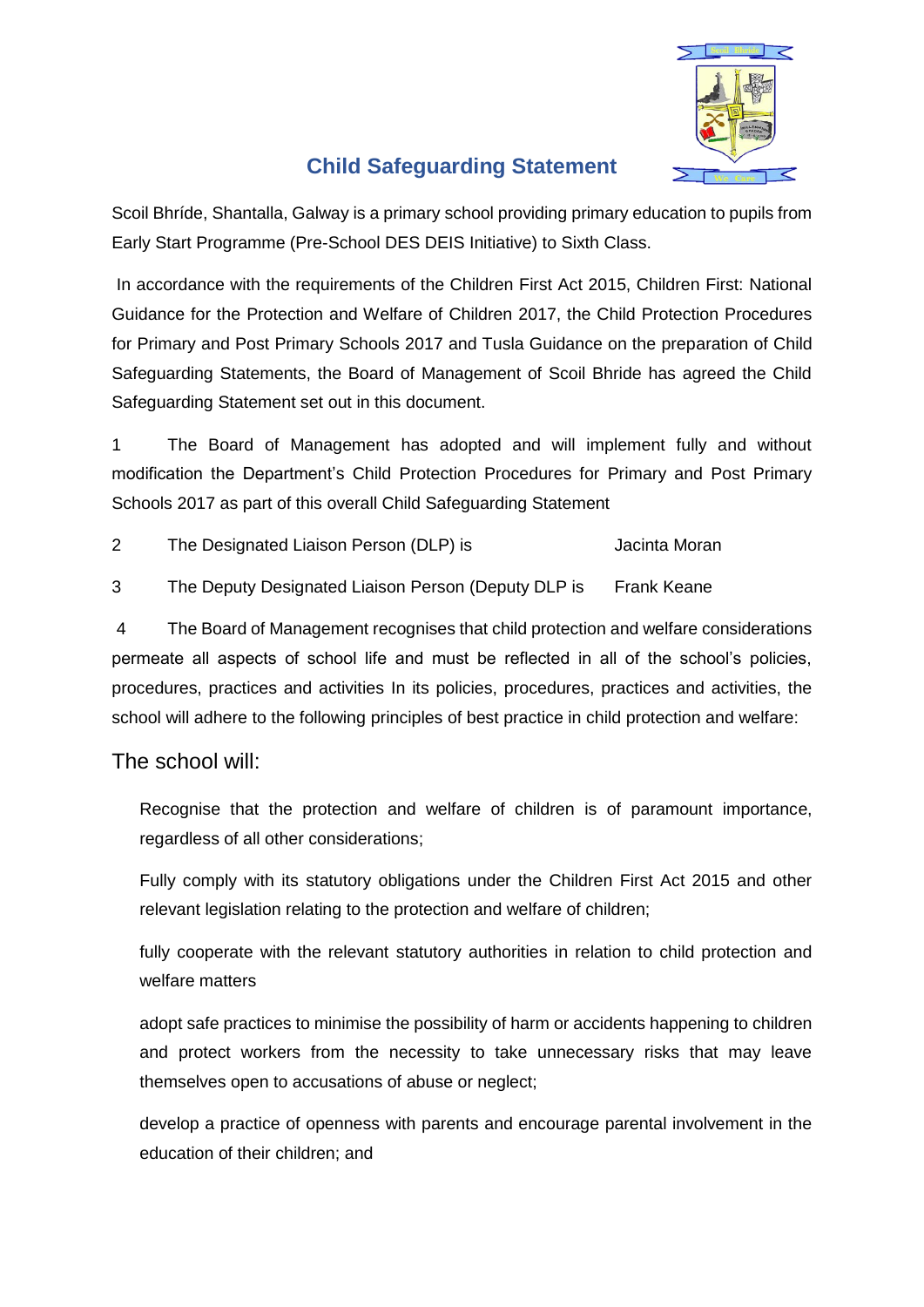fully respect confidentiality requirements in dealing with child protection matters.

The school will also adhere to the above principles in relation to any adult pupil with a special vulnerability.

5 The following procedures/measures are in place:

In relation to any member of staff who is the subject of any investigation (howsoever described) in respect of any act, omission or circumstance in respect of a child attending the school, the school adheres to the relevant procedures set out in Chapter 7 of the Child Protection Procedures for Primary and Post-Primary Schools 2017 and to the relevant agreed disciplinary procedures for school staff which are published on the DES website.

· In relation to the selection or recruitment of staff and their suitability to work with children, the school adheres to the statutory vetting requirements of the National Vetting Bureau (Children and Vulnerable Persons) Acts 2012 to 2016 and to the wider duty of care guidance set out in relevant Garda vetting and recruitment circulars published by the DES and available on the DES website.

· In relation to the provision of information and, where necessary, instruction and training, to staff in respect of the identification of the occurrence of harm (as defined in the 2015 Act) the school-

Ø Has provided each member of staff with a copy of the school's Child Safeguarding **Statement** 

Ø Ensures all new staff are provided with a copy of the school's Child Safeguarding Statement

Ø Encourages staff to avail of relevant training

Ø Encourages Board of Management members to avail of relevant training

Ø The Board of Management maintains records of all staff and Board member training

In relation to reporting of child protection concerns to Tusla, all school personnel are required to adhere to the procedures set out in the Child Protection Procedures for Primary and Post-Primary Schools 2017, including in the case of registered teachers, those in relation to mandated reporting under the Children First Act 2015.

In this school the Board has appointed the above named DLP as the "relevant person" (as defined in the Children First Act 2015) to be the first point of contact in respect of the child safeguarding statement.